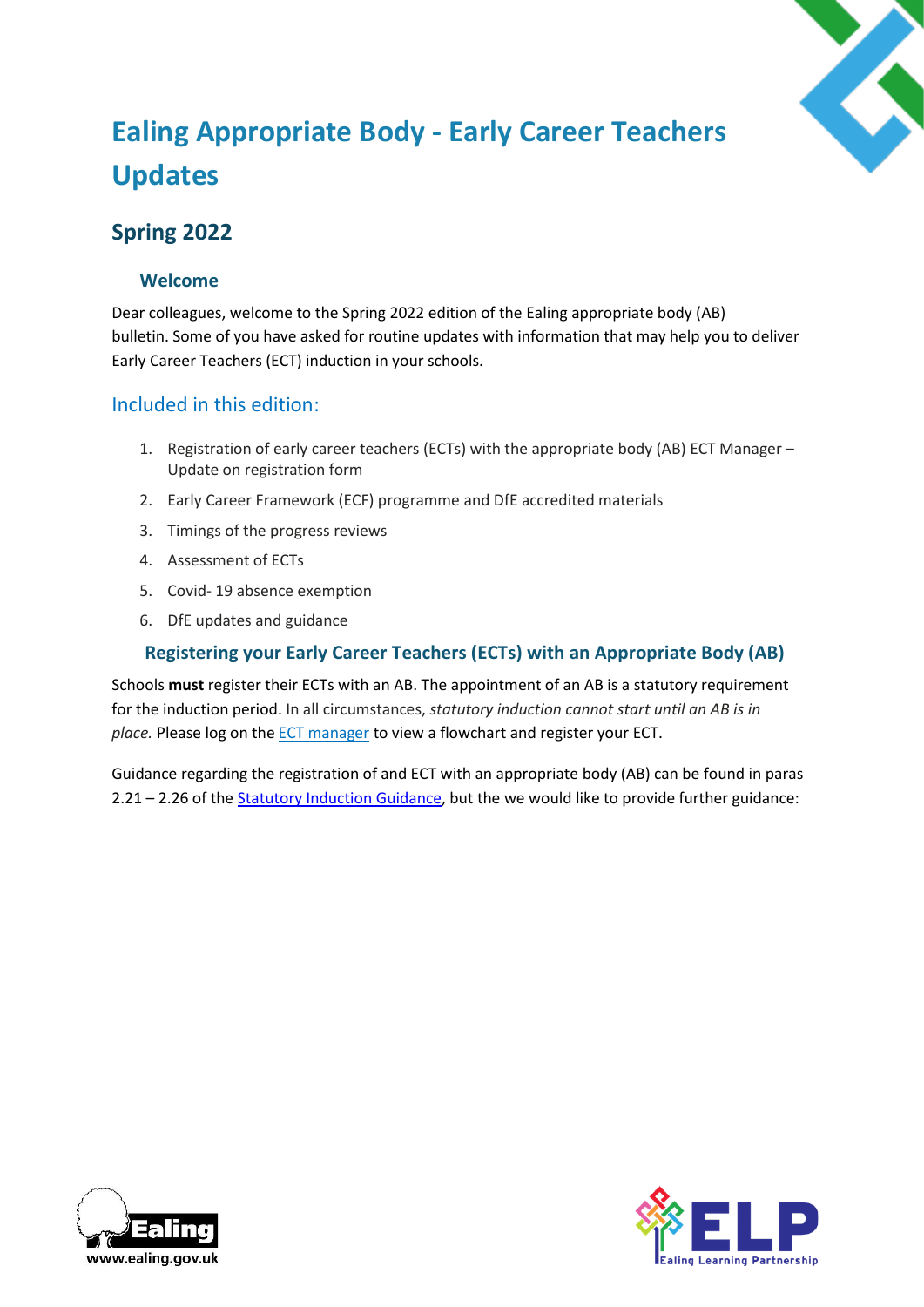

- *The start date for statutory induction* will be determined by the AB and should be agreed in advance with the headteacher and the ECT.*It should be the date when the ECT starts their induction programme*, which may, in some circumstances, be an earlier date to when their ECF training starts.
- To explain this further, for ECTs who start their teaching role at the start of a new term, this will usually also be the date that their provider-led ECF training starts, if their school has chosen that induction route. However, if an ECT starts their teaching role at any other point in the academic year these dates may be different.
- The six Lead Providers each have their own policy for the management for the ECTs that start their induction at non-standard time and you should contact them directly for details. ECTs starting statutory induction at a non-standard point should be able to join an ECF programme cohort at the next available start date.
- The school should work with their Lead Provider to agree what induction activities the ECT will undertake as part of their induction programme prior to joining the next available cohort.
- ECTs do not need to wait until an ECF programme cohort to start their statutory induction. For example, a school may deliver some induction activities to help the ECT settle into their new role, e.g., meeting their mentor and other key staff, safeguarding training etc. The ECT may also be supported by the Lead Provider, in accordance with the Provider's policy, until the cohort start date.

#### Please note, that *it is not possible to backdate an induction period*.

Please also remember that any statutory induction that was agreed to start before 1 September 2021 falls under the [previous statutory guidance](https://www.gov.uk/government/publications/induction-for-newly-qualified-teachers-nqts) and will not be eligible for DfE-funded provider-led ECF training.

A **flowchart** explaining registration is available on **[ECT manager](https://ealing.ectmanager.com/Login.aspx)**.

**ECT Manager** – We have amended the registration form to include some important information which we use for monitoring purposes (e.g. ethnicity, gender). So, induction tutors will be prompted to add/ amend this information the next time they log in.

## **ECF programme**

Schools should decide early which options they will take in the event they will have ECTs from September. Even if it is not clear whether any will be recruited, it will be worthwhile to have a clear understanding of the options and have a preference identified in the event the school recruits late and needs to move quickly. This would include discussing and making an informed decision which programme the school will choose.

Schools have three options to deliver the ECF programme:

#### **What the school must do:**

#### **Full Induction Programme (FIP)**

If you choose this option, please select your provider (6 providers) DfE-funded training provider .

The FIP programme is delivered by a lead provider and is available for state-funded schools only, but some providers have arrangements in place for independent / free schools.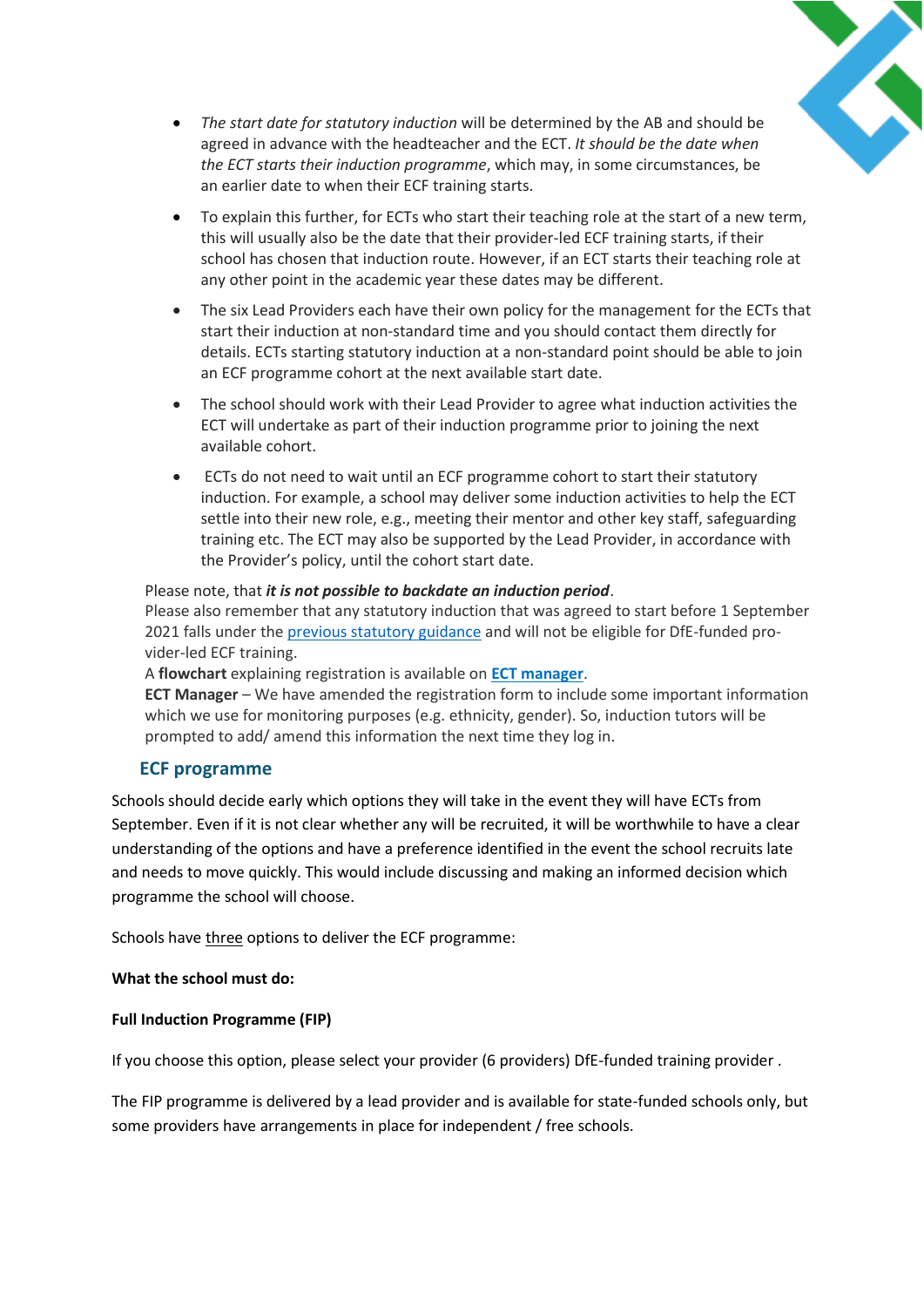

Then register with the DfE Manage training for early career teachers service so they will need to arrange relevant funding and access to materials.

In Ealing, Teach West London is responsible for delivering ECF training and they have partnered with UCL. For more information or registering for UCL programmes contact Teach West London [info@teachwestlondon.org.uk.](mailto:info@teachwestlondon.org.uk)

#### **Core Induction Programme (CIP)**

If you choose this option, please select materials from one provider DfE-accredited materials and use these materials for delivering the programme in the school.

Then register with the DfE Manage training for early career teachers service so they will need to arrange access to materials.

The AB will need to conduct an ECF fidelity checking at three points during induction  $-1$ ) prior to the induction, 2) end of year one, 3) end of induction.

Please visit ECT manager download the guidance on ECF Fidelity checking to see what is involved and a form you will be asked to complete.

#### **School-based Programme (SBP)**

If you choose this option, you will need to design and deliver your programme.

The AB will need to conduct an ECF fidelity checking at three points during induction  $-1$ ) prior to the induction, 2) end of year one, 3) end of induction.

Please visit ECT manager download the guidance on ECF Fidelity checking to see what is involved and a form you will be asked to complete

#### **DfE-accredited materials**

Schools who want to access the DfE-accredited materials to deliver an early career framework (ECF) based induction should continue to **select only one set of materials** as the basis of their programme, and register with the DfE's online service here to access their chosen DfE-accredited materials: [Support for early career teachers \(education.gov.uk\)](https://protect-eu.mimecast.com/s/KsYxCRg2kHoJpJlUPZ8gd?domain=support-for-early-career-teachers.education.gov.uk/)

For queries about accessing or using these materials please contact: [continuing-professional-dvelopment@digital.education.gov.uk](mailto:continuing-professional-dvelopment@digital.education.gov.uk)

## **Timings of progress reviews**

The statutory guidance relating to progress reviews can be found in paras  $2.46 - 2.51$  of the [Statutory Induction Guidance](https://assets.publishing.service.gov.uk/government/uploads/system/uploads/attachment_data/file/972316/Statutory_Induction_Guidance_2021_final__002_____1___1_.pdf) but the we would like to provide some further clarification: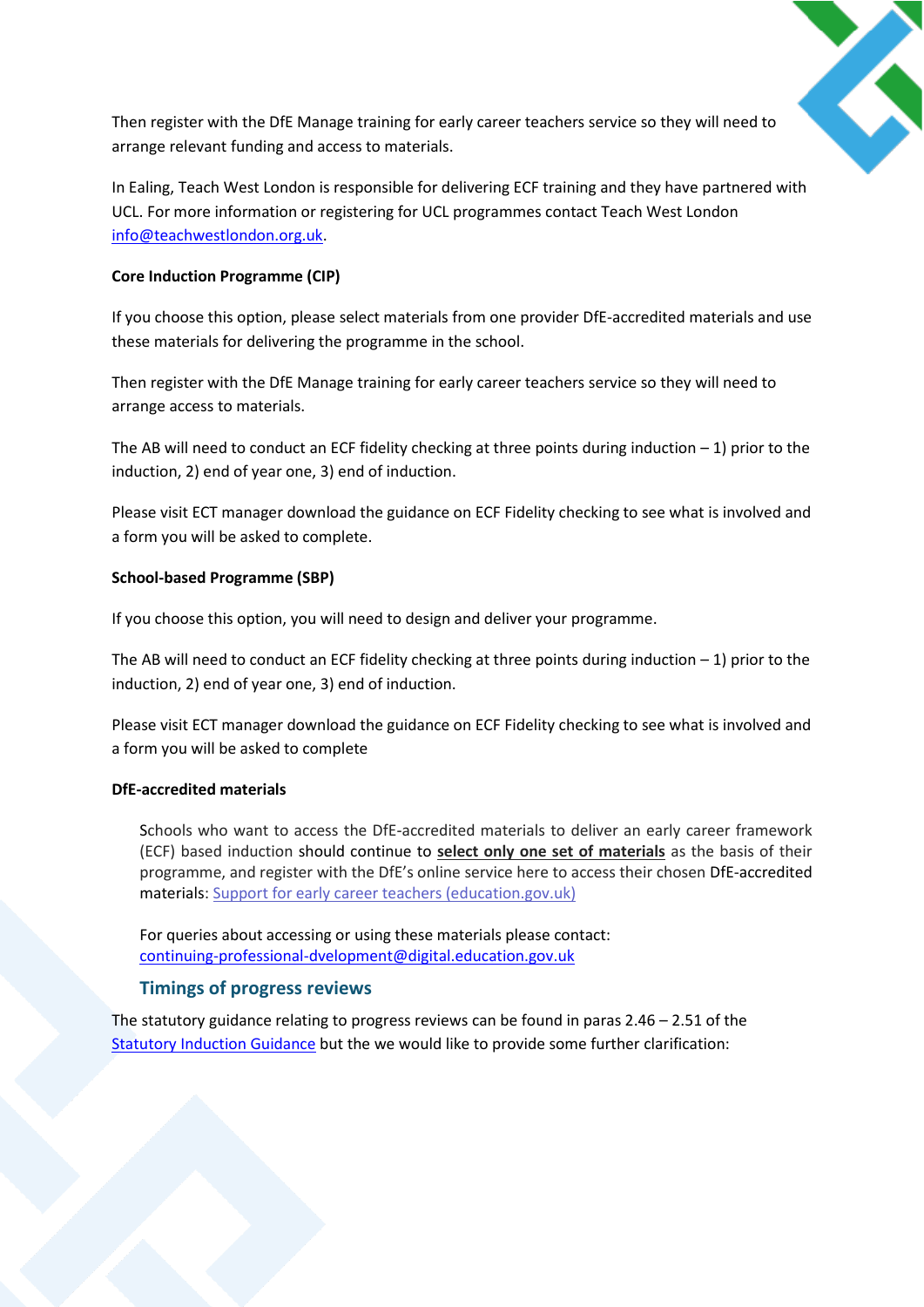

- The purpose of a progress review is to provide regular opportunities for an ECT to discuss their progress throughout induction to ensure that there are no surprises for the ECT when it comes to formal assessment.
- Progress reviews are expected to take place in each term where a formal assessment is not scheduled. The AB has the discretion to advise schools on the timing of the progress reviews to ensure that the approach is proportionate and supportive.
- In all progress reviews, development targets and the amount of detail on a progress review should be proportionate to the amount of induction served.
- Some considerations:
- The majority of times, a review each term from the first term will be appropriate but there may be some circumstances where it is more appropriate to allow the ECT more time to demonstrate progress before holding the first progress review.
- Mid-term starters Sometimes, an ECT might start their induction midway through a school term. In these cases, the AB and the school have some flexibility to decide when the first progress review will take place. For example, if an ECT starts induction after the October half-term break, the school may conduct the first progress review before February half-term, once the ECT had served the equivalent to one term.
- Part time ECTs It might be helpful for part-time ECTs to have more progress reviews over the course of induction than their full-time peers.

#### **Assessment of ECTs**

- Assessment of an ECT is a statutory requirement. In the new induction arrangements, there are two formal assessment points, one midway through induction (end of year 1), and one at the end of the induction period.
- Judgements should be made against the Teachers' Standards and not against the ECF. Evidence for assessments must be drawn from the ECT's work, using existing and working documents. No requirement for the ECT to create new evidence for the formal assessment.
- Please note that any documentation required as part of the full induction programme (FIP) or core induction programme (CIP) is related to these programmes. An induction tutor could use evidence from these ECF programmes for statutory induction assessment purposes, either in progress reviews or formal assessments 1 or 2 (final).

#### **COVID-19 absence exemption**

- The following position has been agreed by the DfE in relation to the impact of COVID-19 upon ECTs:
- DfE recognises that during the Omicron COVID-19 variant wave the number of absences amongst ECTs increased. In response to this situation, the Department intends to introduce regulatory changes that will reinstate the COVID-19 exemption to the induction absence limit, subject to parliamentary procedures. The new provisions are due to come into force on 18 April 2022
- This will enable most affected ECTs to begin their second year of induction in September 2022 without any COVID -19 related absences automatically extending their induction period.